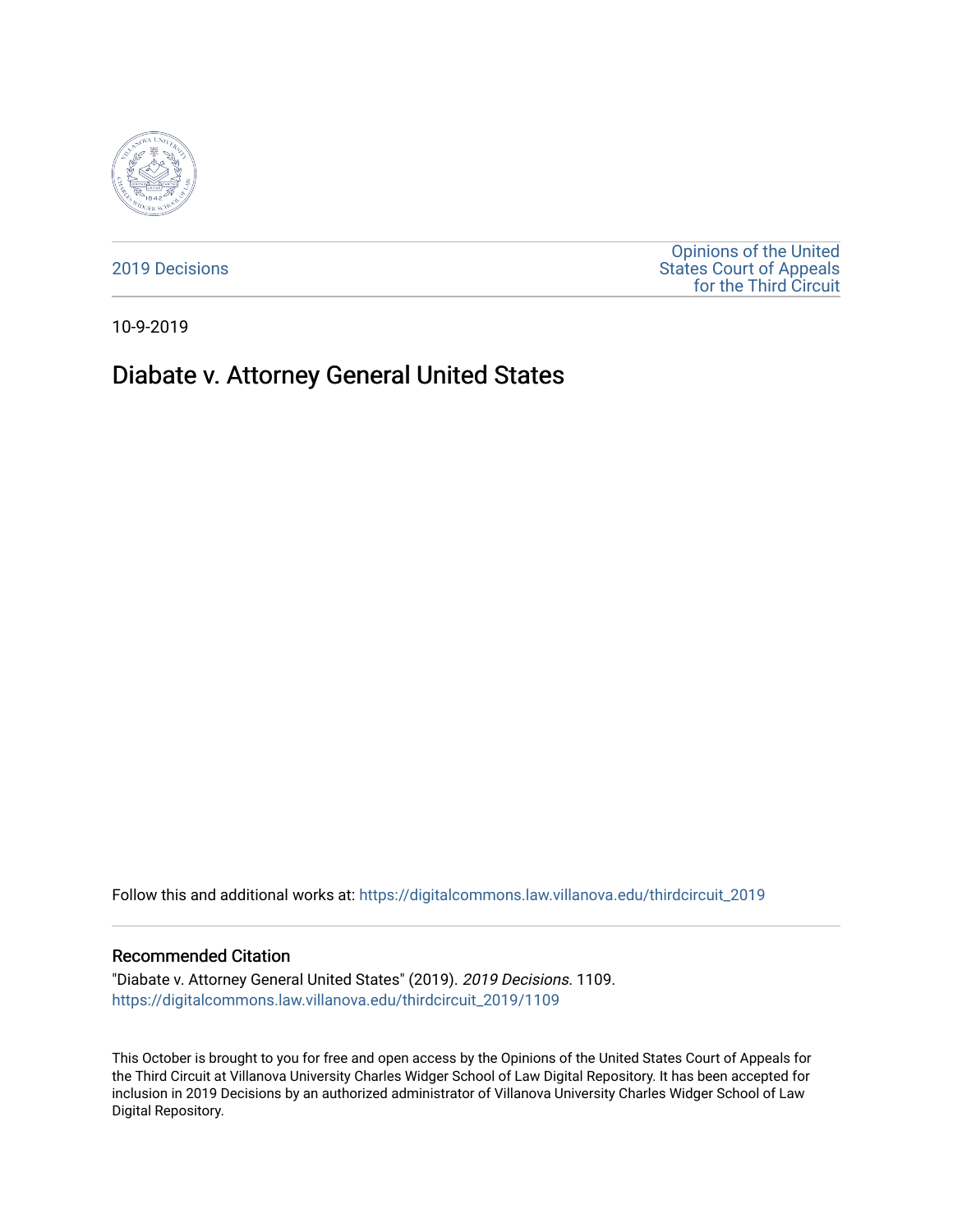# **NOT PRECEDENTIAL**

# UNITED STATES COURT OF APPEALS FOR THE THIRD CIRCUIT

No. 18-3397 \_\_\_\_\_\_\_\_\_\_\_\_\_\_\_

\_\_\_\_\_\_\_\_\_\_\_\_\_\_\_

# ANSOUMANE DIABATE, Petitioner

v.

ATTORNEY GENERAL UNITED STATES OF AMERICA, Respondent

\_\_\_\_\_\_\_\_\_\_\_\_\_\_\_

On Petition for Review of a Decision of the United States Department of Justice Board of Immigration Appeals (A200-764-922) Immigration Judge: Margaret R. Reichenberg \_\_\_\_\_\_\_\_\_\_\_\_\_\_\_

Submitted Under Third Circuit L.A.R. 34.1(a) on September 12, 2019

Before: HARDIMAN, GREENAWAY, JR., and BIBAS, *Circuit Judges.*

(Filed: October 9, 2019) \_\_\_\_\_\_\_\_\_\_\_\_\_\_\_

> OPINION\* \_\_\_\_\_\_\_\_\_\_\_\_\_\_\_

 $\overline{a}$ 

<sup>\*</sup> This disposition is not an opinion of the full Court and, under I.O.P. 5.7, is not binding precedent.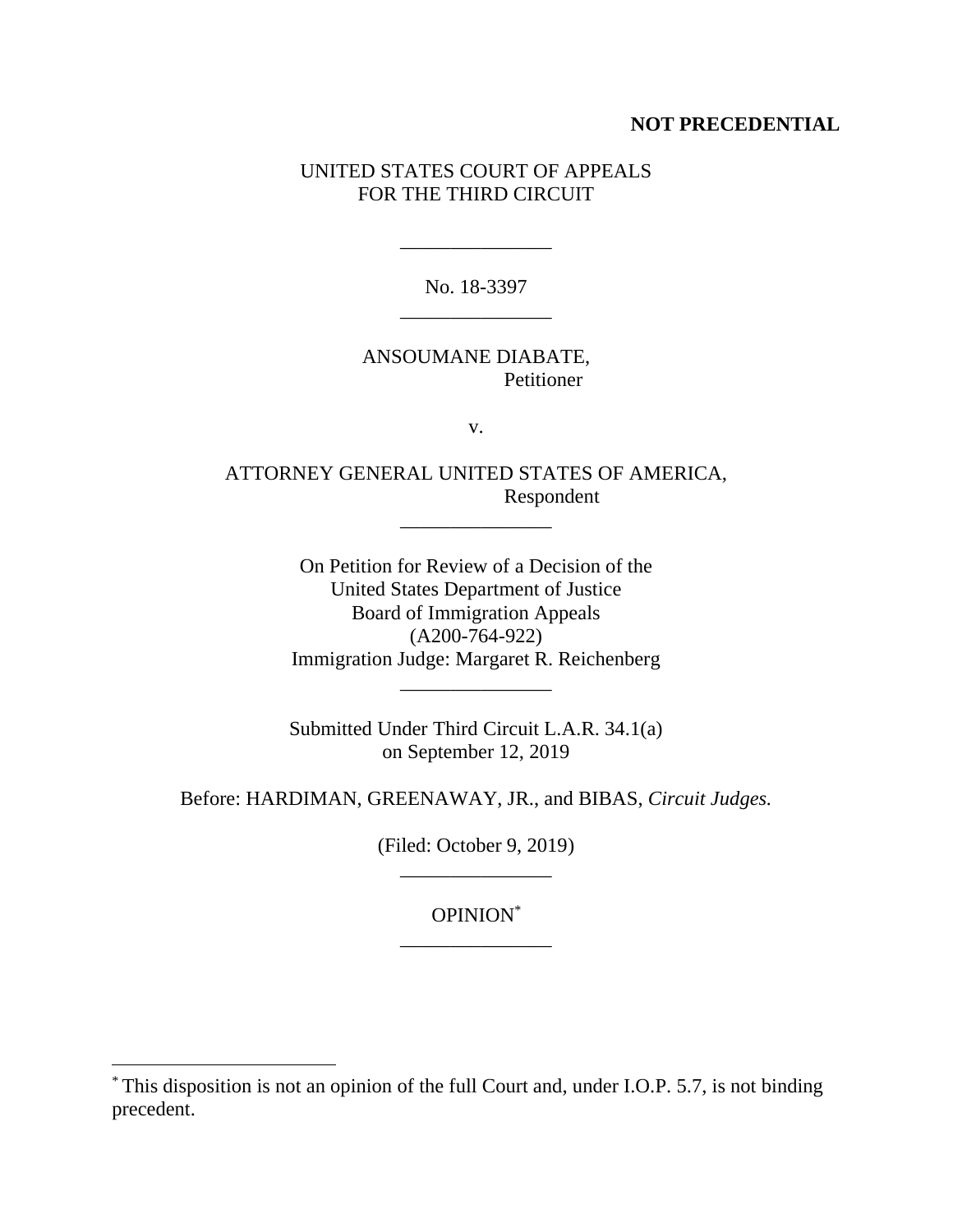#### BIBAS, *Circuit Judge*.

Courts must enforce the law even when the results seem inequitable. Ansoumane Diabate fled violence, came to the United States, and overstayed his visa. Though an immigration judge ordered him removed, he was allowed to stay here under an Order of Supervision. For many years, he complied with that order, routinely checking in with immigration officers. He also got a job and married a disabled American citizen, caring and providing for her. Yet the government later detained him and now wants to remove him. He attacks his removal proceedings and seeks to reopen them.

But our hands are tied. Even though the Notice to Appear lacked the date and time of his removal proceedings, the immigration judge still had jurisdiction. And the Board of Immigration Appeals has almost unfettered discretion to reopen removal proceedings or not. It decided not to do so, and we lack jurisdiction to review that decision. So we must dismiss Diabate's petition for review.

#### **I. BACKGROUND**

Diabate is a native and citizen of Guinea. After the military violently attacked him and his family because of their ethnicity and political opinions, he fled the country. Nearly two decades ago, he entered the United States lawfully on a nonimmigrant visa. But he overstayed the visa's one-year term.

Many years later, immigration officers detained Diabate. They served him with a Notice to Appear before an immigration judge in Newark, New Jersey "on a *date to be set* [and] at *a time to be set*." App. 276 (emphases added). Thirteen days later, the immigration judge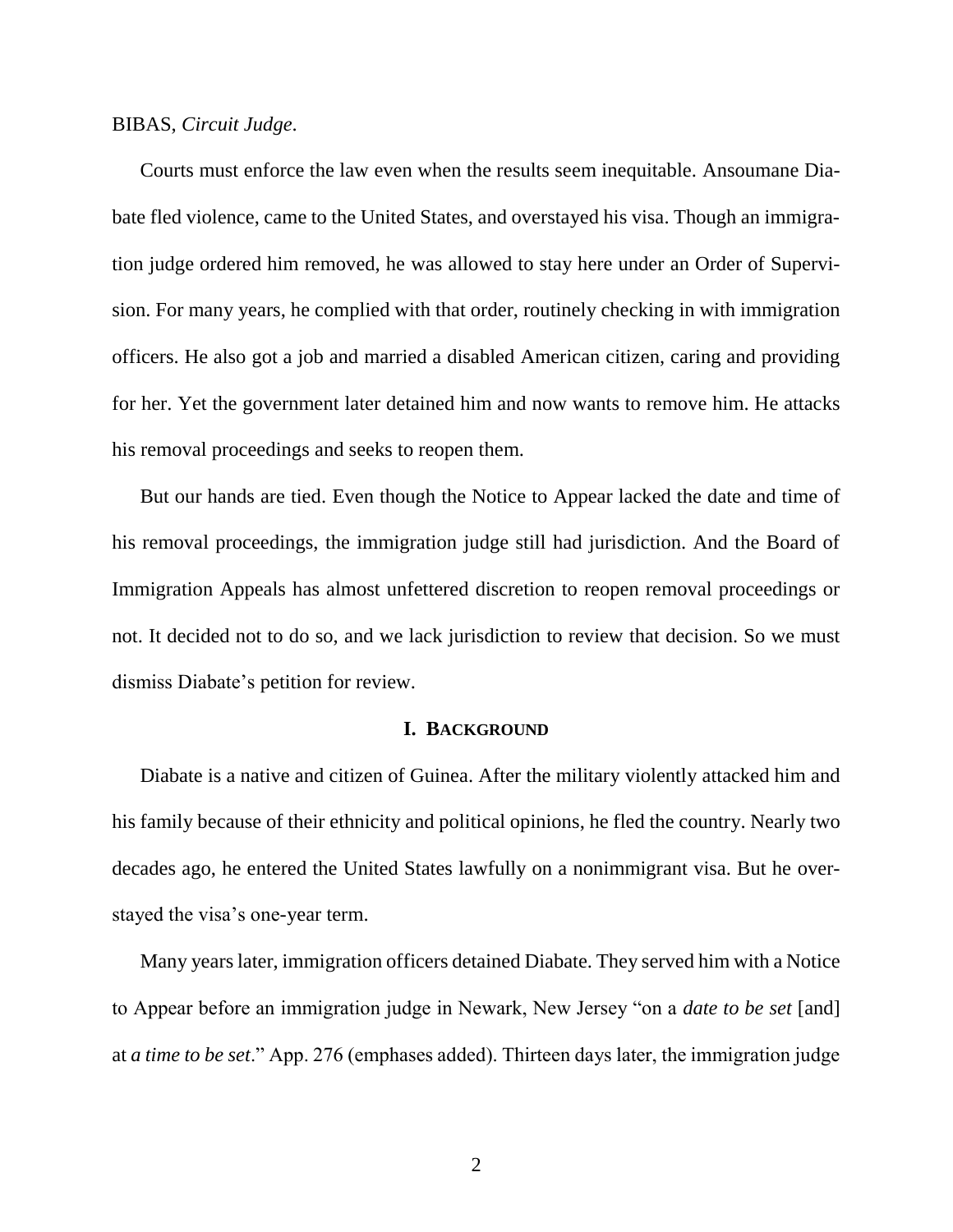followed up and notified him that the hearing would happen the next morning at 8:30 a.m. He appeared at the hearing by video link and got a continuance, and then another one.

At the rescheduled hearing, Diabate conceded that he was removable. He applied for asylum, withholding of removal, and relief under the Convention Against Torture. The immigration judge denied all relief and ordered him removed. Diabate did not seek judicial review of this decision.

Rather than deporting him, immigration officers released Diabate from custody under an Order of Supervision. The Order required him to report to immigration officers periodically and to notify them before traveling beyond New York and New Jersey.

About two years later, he married an American citizen. He admirably cared for his disabled wife and provided for her. And his wife filed a visa petition to adjudicate their marriage as valid. Immigration officers approved this petition, letting him apply for permanent residency under  $8 \text{ U.S.C. } \frac{81151(b)(2)(\text{A})(i)}{2}$ . But the approval "d[id] not guarantee that [he] w[ould] subsequently be found to be eligible for a visa ... or adjustment of status." App. 25.

For years, Diabate complied with the Order of Supervision. He dutifully reported to immigration officers. He found a job as a security guard and later as a truck driver. But one day, when he voluntarily checked in with immigration officers, they nabbed him to deport him. He filed a habeas petition, which remains pending, and has since been released. *Diabate v. Nielsen*, No. 18-cv-12502, at 3–4 (D.N.J. Aug. 27, 2018), ECF No. 5 (order granting a temporary restraining order, stay of removal, and immediate release from detention).

Separately, he moved to cancel or reopen his removal proceedings. He argued that the immigration judge had lacked jurisdiction to hear the removal proceedings under *Pereira v.*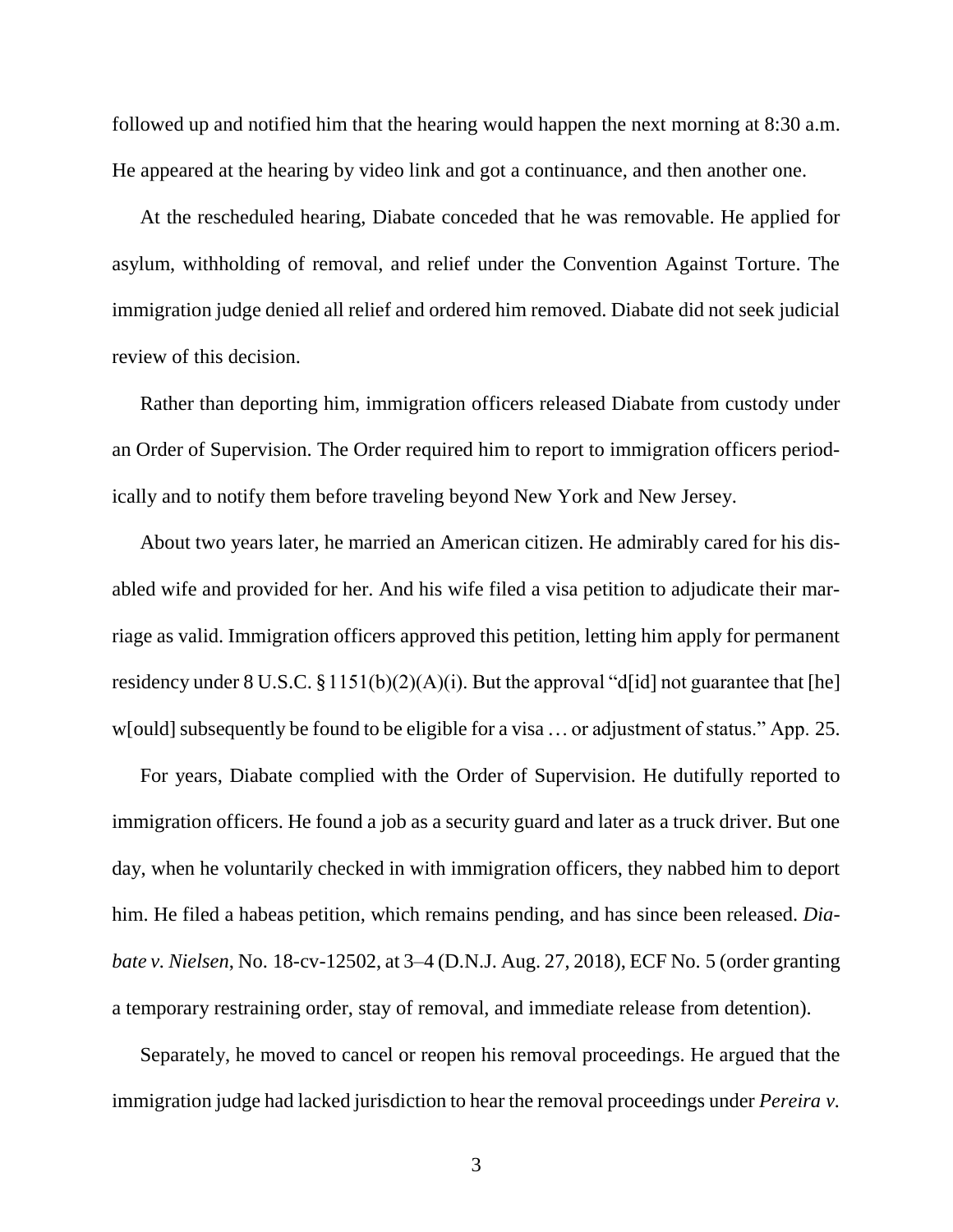*Sessions*, 138 S. Ct. 2105 (2018), because the Notice to Appear lacked the date and time of his hearing. And he asked the Board to reopen his case for new relief because he was married to a U.S. citizen and his wife would suffer hardship if he were to be removed.

The Board denied his motion and affirmed the finality of his removal order. It held that his motion was statutorily barred as untimely and that *Pereira* did not apply. It also held that his circumstances were not sufficiently "exceptional" to warrant reopening the case. App. 4.

Diabate timely appealed this decision. The Board had jurisdiction to review the immigration judge's removal order under 8 C.F.R. §1003.1(b)(3). We have jurisdiction under 8 U.S.C. §1252(a). We review the denial of a motion to reopen for abuse of discretion and will reverse if it is "arbitrary, irrational, or contrary to law." *Fadiga v. Att'y Gen*., 488 F.3d 142, 153 (3d Cir. 2007) (internal quotation marks omitted). And we review the Board's legal conclusions de novo. *Roye v. Att'y Gen*., 693 F.3d 333, 339 (3d Cir. 2012).

# **II. THE IMMIGRATION JUDGE HAD JURISDICTION OVER DIABATE'S REMOVAL PROCEEDINGS**

#### **A. The jurisdictional regulations do not require specifying a date and time**

The filing of a Notice to Appear or other charging document begins proceedings before an immigration judge and vests jurisdiction. 8 C.F.R. §§1003.13, 1003.14(a). Diabate argues that jurisdiction never vested because his Notice was deficient: it lacked the date and time of his hearing.

But our recent decision forecloses this argument. *Nkomo v. Att'y Gen.*, 930 F.3d 129 (3d Cir. 2019). Joining seven sister circuits, we held in *Nkomo* that the omission of the date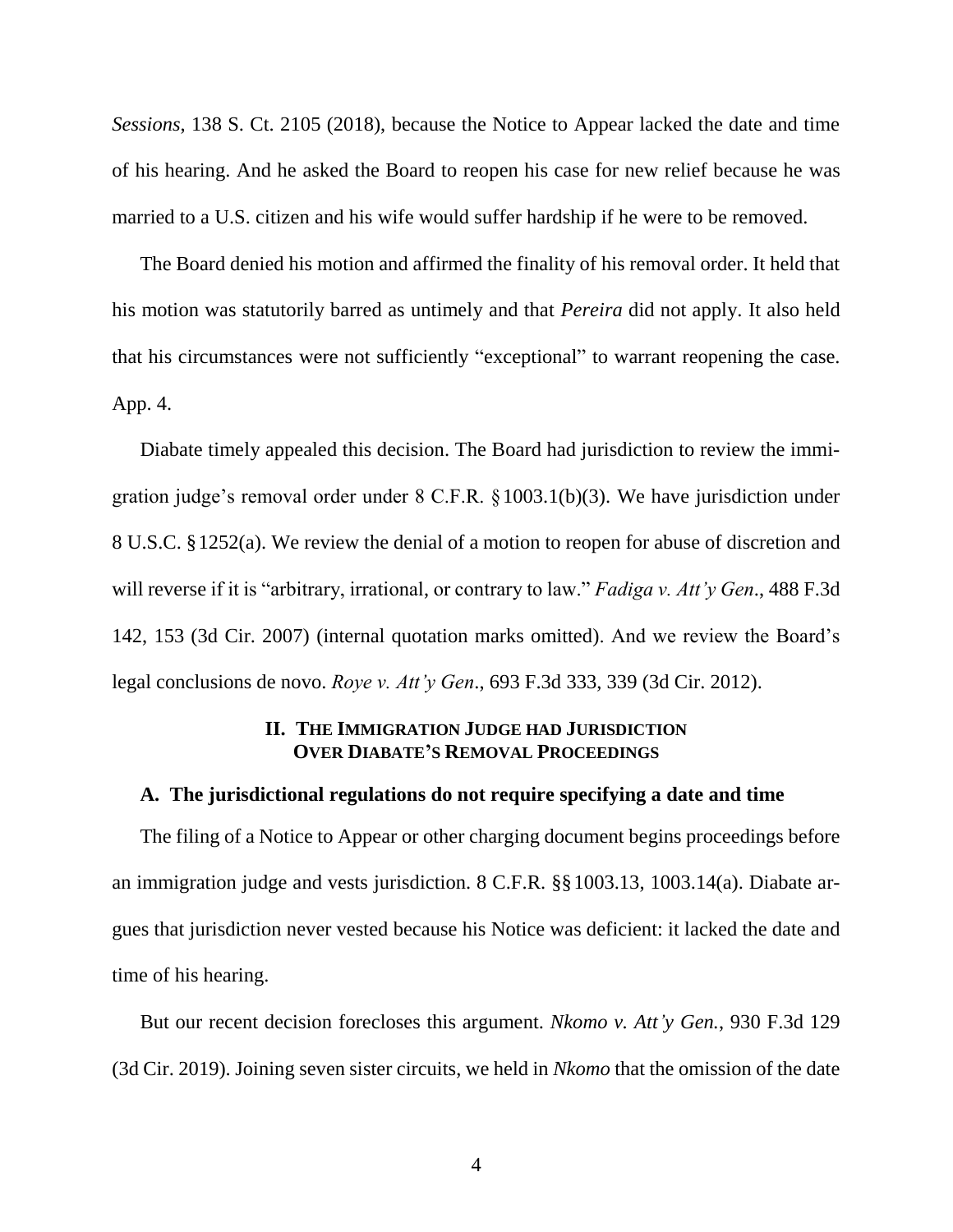and time from a Notice to Appear does not deprive an immigration judge of jurisdiction to decide removability. *Id.* at 133 (collecting cases). We did so by limiting *Pereira*'s dateand-time requirement to the elements of §1229(a), the provision at issue there. *Id.* at 133– 34.

#### **B. The jurisdictional regulations are valid**

Diabate also attacks the jurisdiction-vesting regulations directly, arguing that they conflict with the statute,  $8 \text{ U.S.C. } §1229(a)(1)$ . This argument fails as well.

His argument is simple: The statute requires a "notice to appear" to specify "[t]he time and place at which the proceedings will be held."  $8 \text{ U.S.C.} \& 1229(a)(1), (a)(1)(G)(i)$ . But the jurisdictional regulations, as interpreted by the Board, do not require a Notice to Appear to specify the proceedings' date, time, or place. *Matter of Bermudez-Cota*, 27 I. & N. Dec. 441, 443–47 (BIA 2018) (interpreting 8 C.F.R. §§1003.14(a), 1003.15(b), and 1003.18(b)). So, he argues, the regulations conflict with the statute.

This argument might have held water if the basis of the jurisdictional regulations were  $§1229(a)(1)$ . But it is not. The authority to promulgate those regulations comes from 8 U.S.C. §1103(g)(2).

And as we explained in *Nkomo*, the notice specified in §1229(a)(1) is different from that in the jurisdictional regulations. 930 F.3d at 134. The notice required by the regulations is a jurisdiction-vesting "charging document." *Id.*; 8 C.F.R. §§1003.13, 1003.14(a). Nothing in the Immigration and Nationality Act requires a charging document to meet all of §1229(a)(1)'s conditions. *See Santos-Santos v. Barr*, 917 F.3d 486, 490 n.4 (6th Cir. 2019). So even when it does not, a charging document can still "commence immigration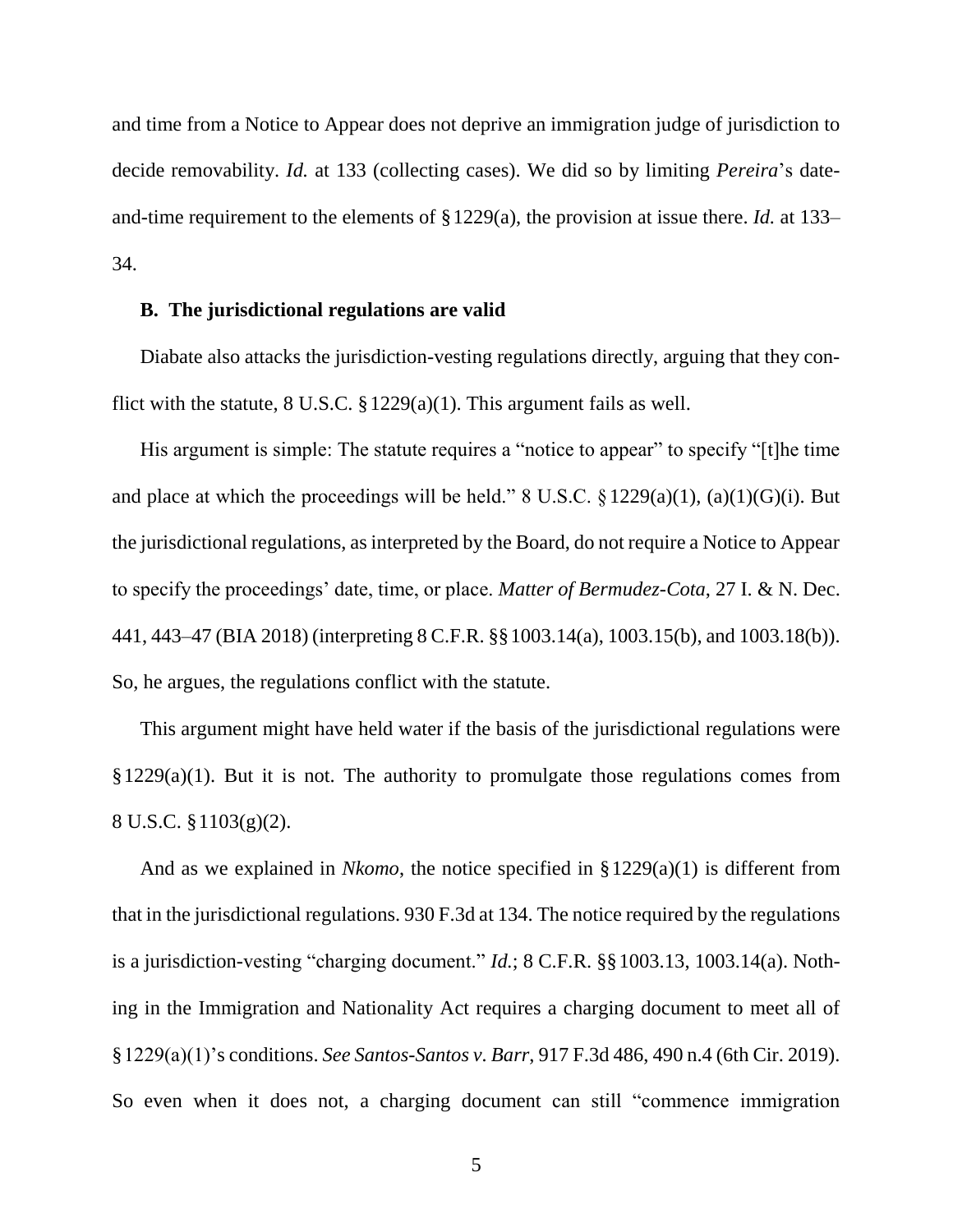proceedings and vest jurisdiction with the [immigration judge]." *Id.* Thus, "[t]here is no 'glue' to bind §1229(a) and the jurisdictional regulations." *Karingithi v. Whitaker*, 913 F.3d 1158, 1161 (9th Cir. 2019). The jurisdictional regulations do not conflict with the statute, so they are valid.

# **C. Diabate failed to exhaust his argument that the Notice violated the jurisdictional regulations**

In the alternative, Diabate argues that the Notice violated the jurisdictional regulations. In removal proceedings, the regulations require the Notice to specify the initial hearing's date, time, and place "where practicable." 8 C.F.R. §1003.18(b). The omission of this information, he argues, violated his due process right to a fair hearing.

But Diabate did not exhaust this argument. Even reading his pleadings liberally, he never raised it below. And because neither the immigration judge nor the Board considered this argument, we have no jurisdiction to hear it. 8 U.S.C.  $\S 1252(d)(1)$ . So the notice was valid, and the immigration judge had jurisdiction.

# **III. WE LACK JURISDICTION TO REVIEW THE BOARD'S DENIAL OF DIABATE'S MOTION TO REOPEN**

Next, we must decide whether we have jurisdiction to review the Board's decision not to reopen Diabate's removal proceedings. We do not.

The Board has jurisdiction to adjudicate a motion to reopen proceedings under 8 C.F.R.  $\S 1003.2(g)(2)(i)$ . It "may at any time reopen or reconsider on its own motion any case in which it has rendered a decision." *Id.* §1003.2(a). It exercises this discretion "sparingly" and only in "truly exceptional situations." *Matter of G-D-*, 22 I. & N. Dec. 1132, 1133–34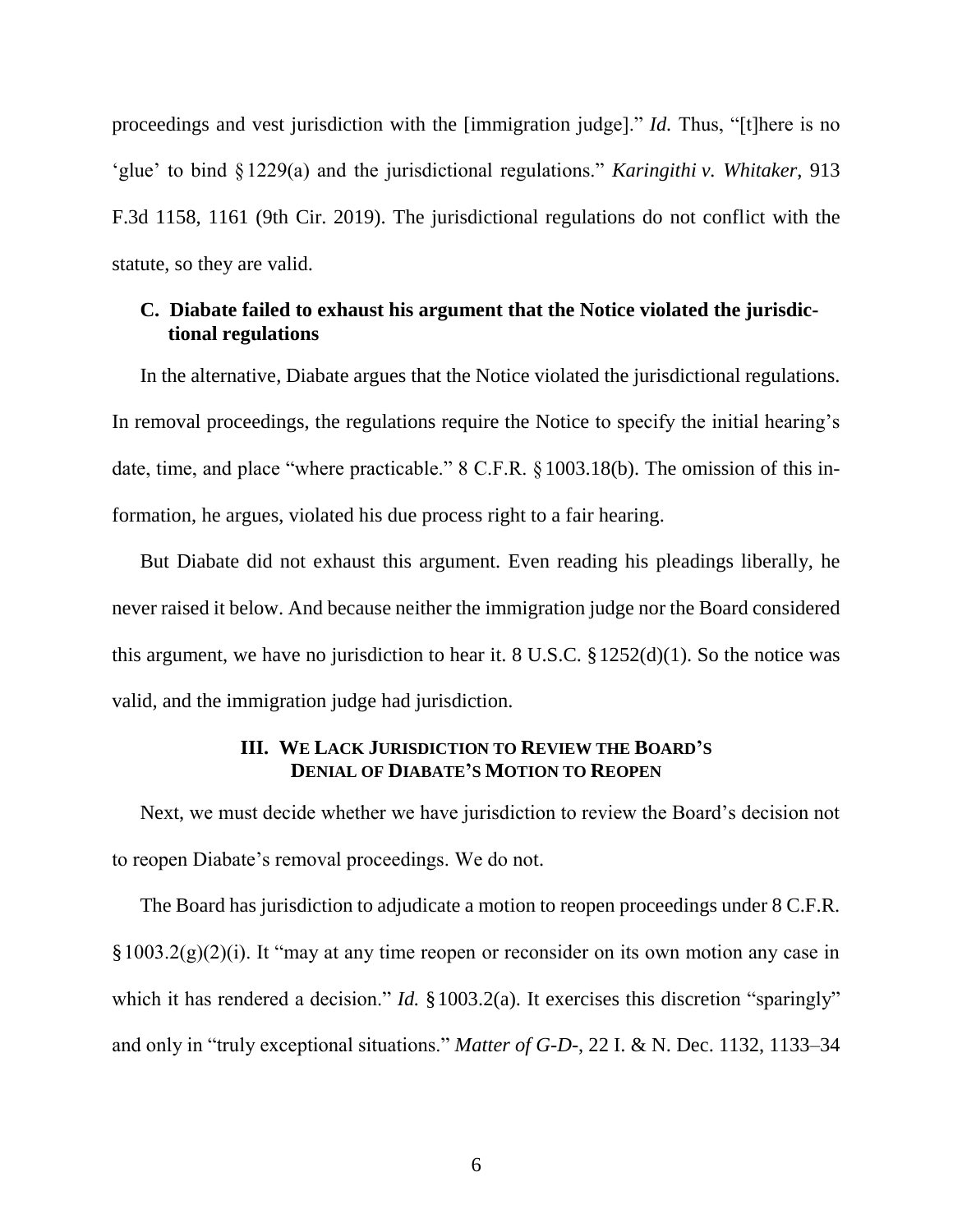(BIA 1999). Even in exceptional situations, it need not choose to reopen. *Sang Goo Park v. Att'y Gen.*, 846 F.3d 645, 650 (3d Cir. 2017).

We have jurisdiction to review the Board's denial of a motion to reopen. But the Board's discretion to reopen is "functionally unreviewable." *Id.* at 651. We can review it in only two circumstances, neither of which is present here.

First, the Board did not rely on an "incorrect legal premise." *Id.* Diabate claims that it did so by ignoring his motion to reopen. Not so. The Board considered his arguments, citing regulations and its decisions. And it held that he failed to present "exceptional circumstances" to reopen the proceedings. App. 4.

Second, the Board did not constrain its discretion through a "settled course of adjudication." *Sang Goo Park*, 846 F.3d at 651–52. Diabate claims that the Board has adopted a settled rule requiring it to provide a "reasoned explanation" for why it is denying a motion to reopen. Pet'r Br. 21–22. He cites several unpublished opinions in which the Board did explain its denials. But they establish no such rule. Sometimes the Board has done so; at other times, it has not. *Compare Matter of Rosado*, 2018 WL 6618244, at \*1 (BIA Oct. 17, 2018), *with Matter of Vasquez-Cruz*, 2018 WL 7572465, at \*2 (BIA Nov. 28, 2018). So there is no settled rule requiring an explanation. We thus cannot review the Board's denial of his motion.

\* \* \* \* \*

We appreciate Diabate's plight. Though he overstayed his visa, he fled Guinea nearly two decades ago for fear of violence. Since then, he has made America his home, holding down an honest job and supporting and caring for his disabled wife.